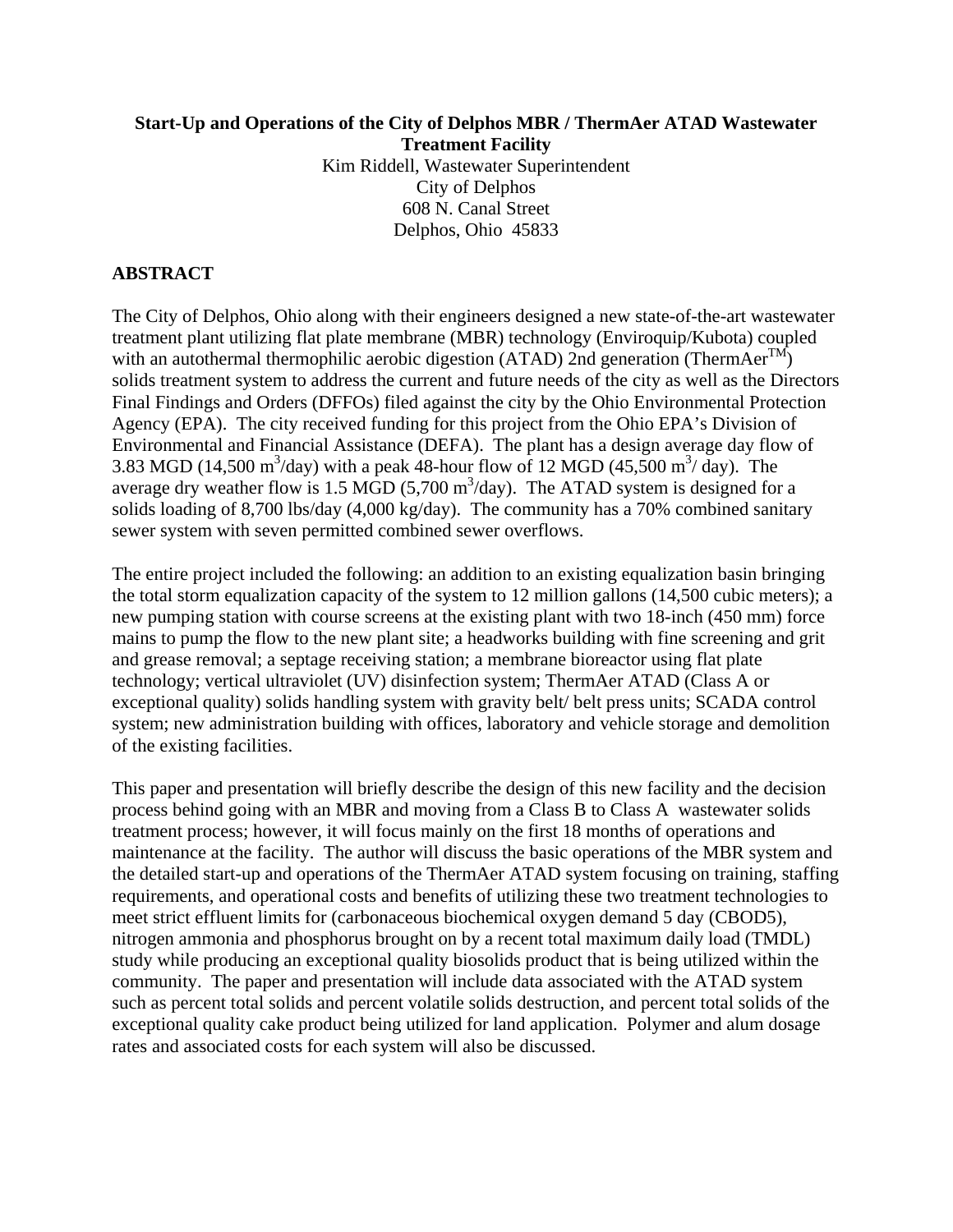#### **KEYWORDS**

ATAD, ThermAer, Biosolids, Membrane Bioreactor, MBR, Operations and Maintenance, O&M, Start-up, digestion, Class A

#### **INTRODUCTION**

Beginning in 2005, the City of Delphos began the construction of a wastewater treatment improvement project that now allows the community to adequately treat its high organic loadings, improve the effluent quality being discharged into Jennings Creek and meet the Total Maximum Daily Loadings (TMDLs) for the Auglaize River Watershed.

The new (2006) state-of-the-art facility is the largest flat plate membrane bioreactor facility in North America. It is also the only flat plate membrane treatment facility in operation with an Autothermal Thermophilic Aerobic Digestion ThermAer (ATAD) solids handling system.

The City of Delphos, Ohio along with their engineers designed the new wastewater treatment plant utilizing Enviroquip / Kubota flat plate membrane bioreactor (MBR) technology coupled with a  $2<sup>nd</sup>$  generation ATAD solids treatment system from Thermal Process Systems to address the current and future needs of the City as well as the Directors Final Findings and Orders (DFFOs) filed against the City by the Ohio Environmental Protection Agency (EPA). The use of this treatment technology to address peak flows was a unique application at the time of design of the facility. Start-up of the new facility occurred in October 2006. The City received funding for this project from the Ohio EPA's Division of Environmental and Financial Assistance (DEFA). The plant has a design average day flow of 3.83 MGD (14,500  $\text{m}^3/\text{day}$ ) with a peak 48hour flow of 12 MGD (45,500 m<sup>3</sup>/day) and an 8-hour peak flow of 18 MGD (68,000 m<sup>3</sup>/day). The average dry weather flow is 1.5 MGD (5,700  $\text{m}^3/\text{day}$ ). The ATAD system is designed for a loading of 8,700 lbs/day (4,000 kg/day).

The project included the following: an addition to an existing equalization basin bringing the total storm equalization capacity of the system to 12 million gallons  $(45,000 \text{ m}^3)$ ; a new pumping station with course screens at the existing plant with two 18-inch (450 mm) force mains to pump the flow to the new plant site; a headworks building with fine screening and grit and grease removal; a septage receiving station; a membrane bioreactor using flat plate technology; vertical ultraviolet (UV) disinfection system; ATAD (Class A or exceptional quality) solids handling system with gravity belt/ belt press units; SCADA control system; new administration building with offices, laboratory and vehicle storage and demolition of the existing facilities.

The treatment plant is designed to deal with two unique situations present in Delphos. The City of Delphos has a seventy percent combined collection system; thus, there can be large fluctuations in flow during wet weather events. The average dry weather flow for the community is 1.5 MGD (5,700 m<sup>3</sup>/day); however, with just  $\frac{1}{2}$  inch (12 mm) of rainfall, the flow at the plant can increase to 12 MGD  $(45,000 \text{ m}^3/\text{day})$  quickly. The new plant is designed for an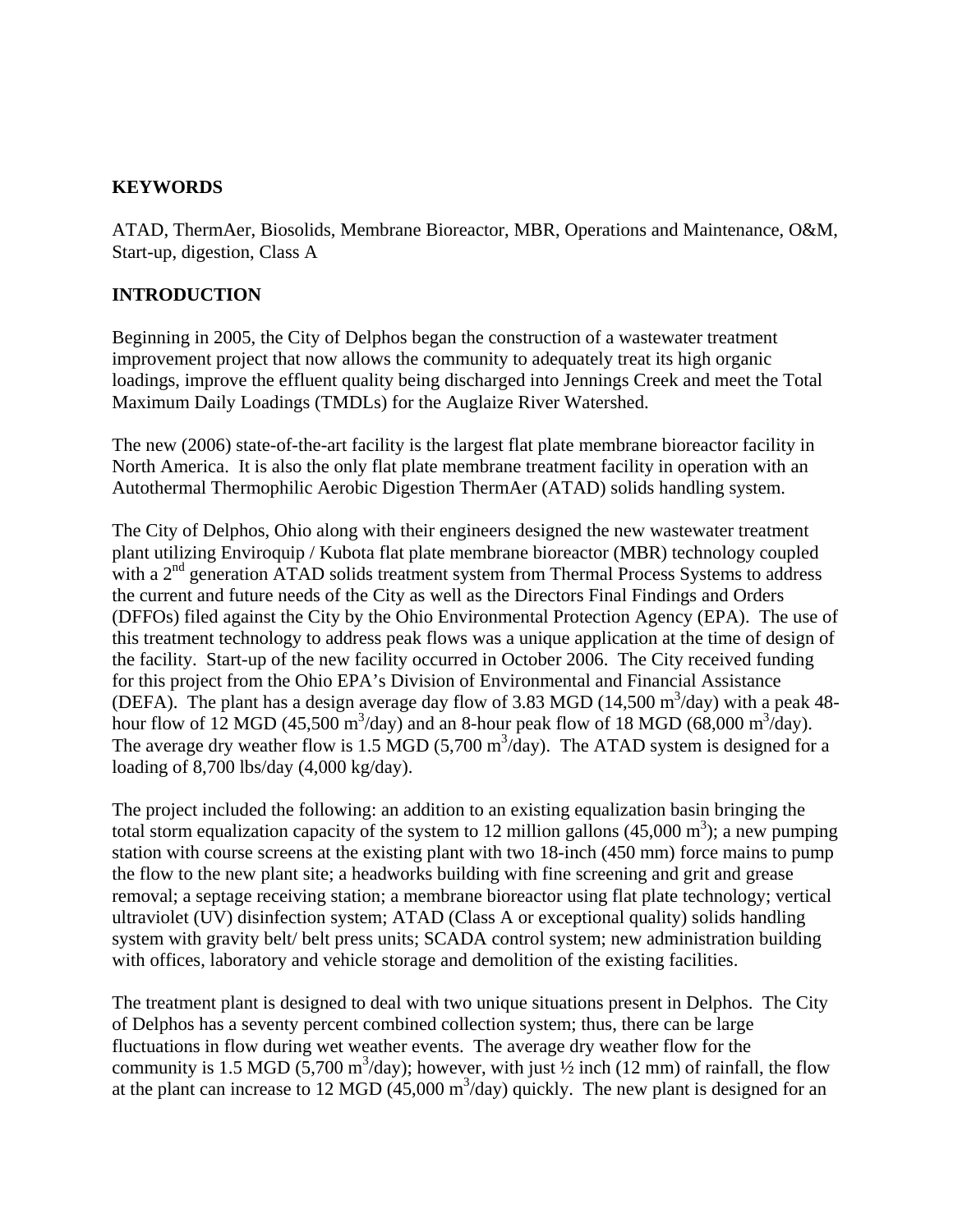8 hour peak sustained flow of 18 MGD (68,000  $\text{m}^3/\text{day}$ ) and a 48 hour peak sustained flow of 12 MGD  $(45,500 \text{ m}^3/\text{day})$ . In addition to the peak capacity of the plant, the City of Delphos has 12 million gallons  $(45,000 \text{ m}^3)$  of storm pond holding capacity connected to two interceptor sewers that collect water in excess of the capacity of the existing collection system.

The second unique situation in Delphos is the design loading for the facility. The plant is designed for 12,000 lbs./day (5,500 kg/day) carbonaceous biological oxygen demand (CBOD5) and 9,000 lbs./day (4,100) total suspended solids (TSS). The conventional loading to the facility is extremely high for a community of only 7,000 people. The population equivalent for the City of Delphos is in excess of 50,000 people. This is due to the high loading attributed to the food processing flows coming from three industries located in Delphos. These facilities manufacturer such products as mashed potatoes, sour cream based dips and desserts, gelatin products and soybean meal and oil. Based on production of particular product lines and varying with holidays, the loading to the plant can be highly variable. The membrane bioreactor treatment system lends itself to dealing with this variability much more easily than other types of conventional activated sludge facilities would have.

## **BRIEF SYSTEM DESCRIPTION**

The flow to the new influent pump station arrives via two influent sewers: one 12-inch (300 mm) sewer servicing a small portion of the north end of town and one large 48-inch (1.2 m) sewer that takes the remainder of the flows from the community. There is very little fall across the City of Delphos; therefore, the city has 16 lift stations that force-main flow to gravity sewers that eventually make their way into the 48-inch (1.2 m) trunk line coming into the new influent pump station. The influent pump station is designed to pump the 12 MGD  $(45,000 \text{ m}^3/\text{day})$  peak capacity of the new plant from the site of the old plant over to the green site location of the new plant via two 18-inch (450 mm) force-mains.

The flow then enters one of two completely redundant Andritz 1/8 inch (3mm) fine screens. There is no mechanism by which the flow can bypass the fine screens. This screening is necessary as part of the pre-treatment of flows going to the membranes. The flow then enters a Schreiber aerated grit and grease removal system. From here, the flow falls over a small weir system and combines with the return activated sludge (RAS) flow from the membranes in the influent channel. The flow goes from the influent channel into the anoxic basins of the MBR system. The MBR system has five trains. The fifth train can either be utilized as a membrane bioreactor or a membrane thickener (MBT). The anoxic basins for trains  $1 - 4$  are combined via holes cored close to the base of each tank to make a common anoxic basin. Train 5 has a separate anoxic basin so that it may be utilized under low or normal flow conditions as a MBT, digesting and thickening solids to  $3.0 - 5.0$  % before further treatment in the ATAD system. As flows increase, the facility SCADA automatically brings all trains online to treat peak flows.

Once in the anoxic basins, the influent/RAS mixture is pumped utilizing RAS or feed forward pumps from the anoxic basins into pre-aeration basins. The RAS pumps have a maximum pumping capacity of 4,000 gpm (250 l/s). There are Flygt mixers in each of the anoxic and preaeration basins as well. From the pre-aeration basins, the flow falls over a concrete weir into the MBR basins. Each MBR tank contains 26 double-stacked flat- plate membrane cassettes. The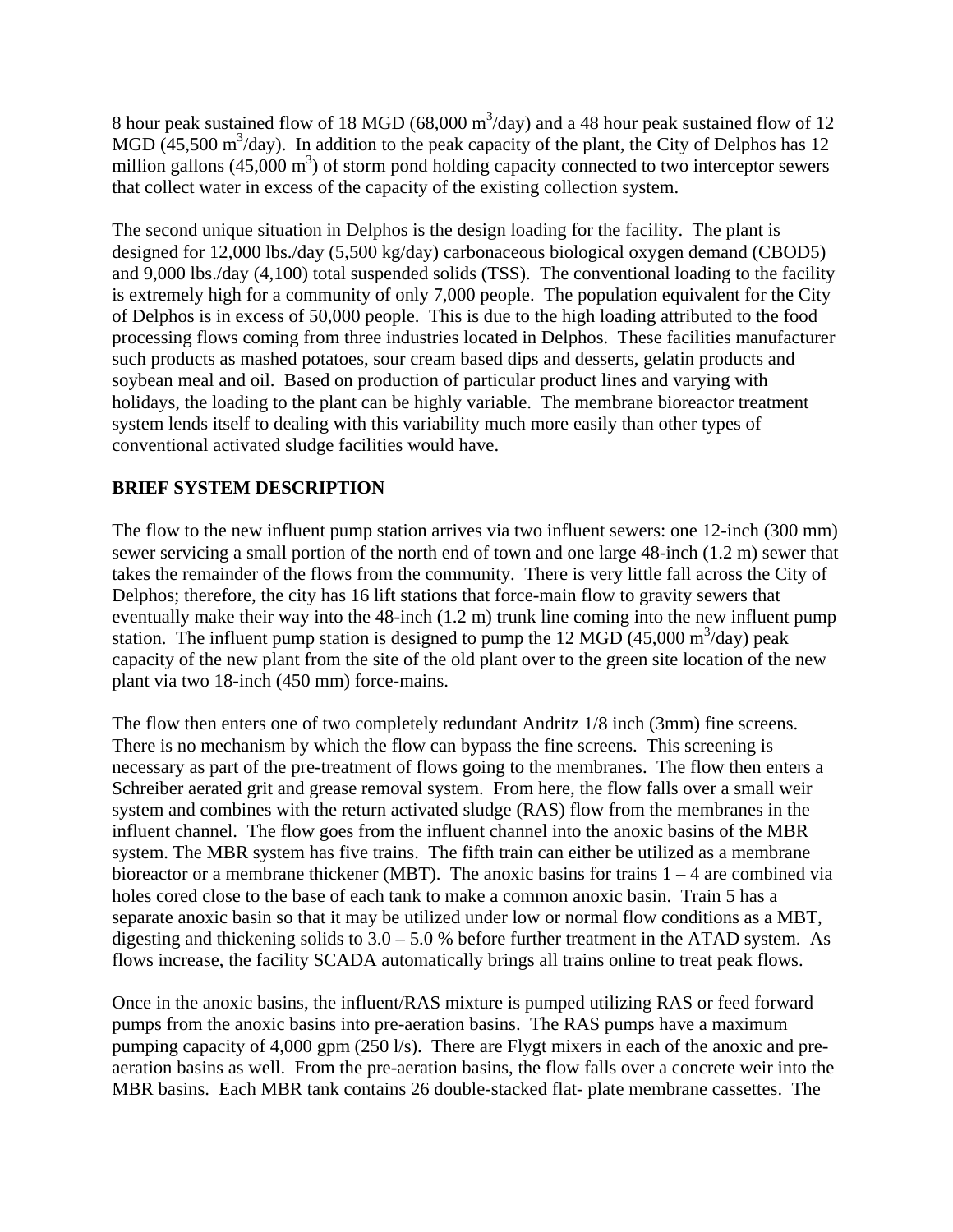permeate is pumped via one of 10 Gorman Rupp Super T Series pumps located in the basement of the operations building. There is a separate pump for the upper and the lower cassettes in each train with two shelf spares having been supplied as part of the project. The permeate then flows to a vertical IDI UV disinfection system, through Sanitaire fine-bubble post-aeration and out to Jennings Creek.

Using the concept of *biohydraulics*, the MBR System was designed to exceed biological treatment objectives over the range of expected operating conditions. Designed using the Storm Master<sup>TM</sup> configuration, the plant is also equipped with the SymBio<sup>®</sup> technology, which helps to promote simultaneous nitrification and denitrification (SNdN) in the supplemental aeration zone. Operating at low DO in SNdN mode can reduce operating costs and ensure optimum biological process performance. The Storm Master<sup>TM</sup> design is an important feature of the Delphos WWTP because it further reduces overall plant operating costs by putting offline membrane capacity to beneficial use. Utilizing the Storm Master<sup>TM</sup> design, Enviroquip and the City's engineers actually automated the plant to handle flows ranging from 300 gpm or 0.019 m<sup>3</sup>/sec (0.4 MGD / 1,500 m<sup>3</sup>/day) to a maximum net capacity of 8,328 gpm or 0.53 m3/sec (12.0 MGD  $/$  45,425 m<sup>3</sup>/day). As a result, the effective turndown ratio of the plant is 28:1. The plant has already experienced minimum recorded flows of approximately  $400$  gpm (0.025 m<sup>3</sup>/sec) and peak flows in excess of 8,000 gpm  $(0.50 \text{ m}^3/\text{sec})$  during periods of high rainfall.



**City of Delphos MBR / ThermAer ATAD Wastewater Treatment Facility**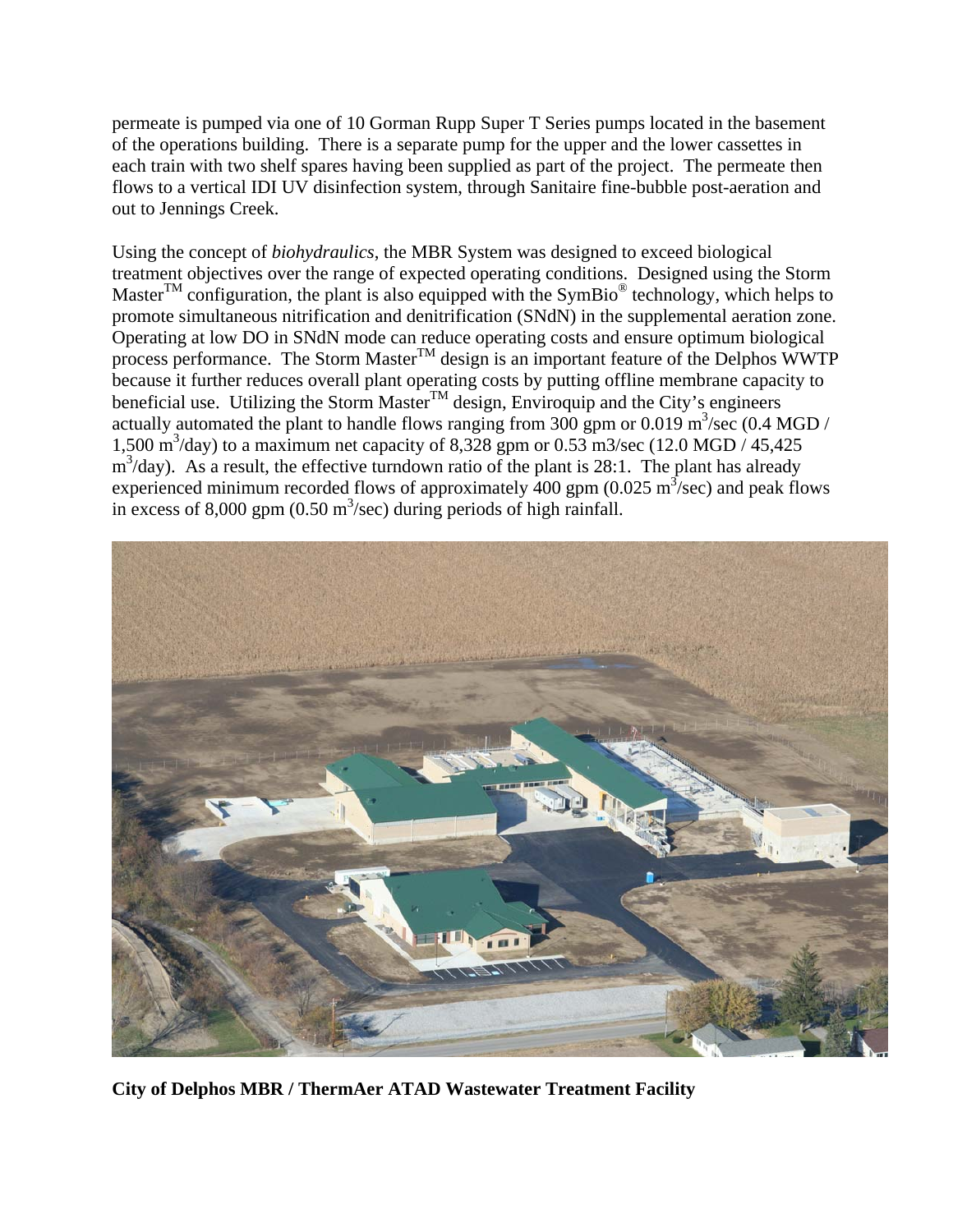Back at the influent pump station, as flow starts to exceed the design capacity of the plant, the flow will then go over a concrete weir to a storm pond wet well. There are two pumps rated for 2,450 gpm  $(0.15 \text{ m}^3/\text{sec})$  each. These pumps send the flow to either of the two storm ponds; one pond is located just north of the park on North Jefferson Street that holds two million gallons  $(7,500 \text{ m}^3)$  and one is located on North Franklin Street that holds just over ten million gallons  $(38,000 \text{ m}^3)$ . The pond at North Franklin Street was increased in size as part of this project from four million to ten million gallons  $(15,000 \text{ m}^3 \text{ to } 38,000 \text{ m}^3)$ .

The City also has two interceptor sewers that capture and convey flows in excess of the existing collection system. The Franklin Street Interceptor Sewer has a capacity of 400,000 gallons  $(1,500 \text{ m}^3)$  and conveys storm flows to the Franklin Street Storm Pond pump station that sends the flows directly to the Franklin Street storm pond. The Jennings Creek Interceptor Sewer has a capacity of 323,000 (1,220  $\text{m}^3$ ) gallons and conveys water to the North Street pump station that pumps the storm water to the Jefferson Street storm pond. There is also an equalization line between the two ponds that allows the flows to equalize to either of the two ponds when open. The storm water from these ponds is returned to the influent pump station wet well once the flows at the treatment plant have decreased enough to begin to receive the storm water. The storm water then receives full treatment at the plant. If the wet weather event continues and the treatment facility is treating 12 MGD  $(45,000 \text{ m}^3/\text{day})$  and the ponds become full, the system will bypass from one of the seven approved points in the collection system. The entire system, according to our approved Long Term Control Plan (LTCP) is designed to reduce those bypasses to less than four events in a typical year.



**Franklin Storm Lagoon – Increased from 4 to 10 million gallons in 2006** 

## **DESIGN AND PLANNING**

The City had been issued DFFOs from the Ohio EPA in March of 2002 and the former superintendent retired in May 2002. In addition to beginning negotiations with the Ohio EPA on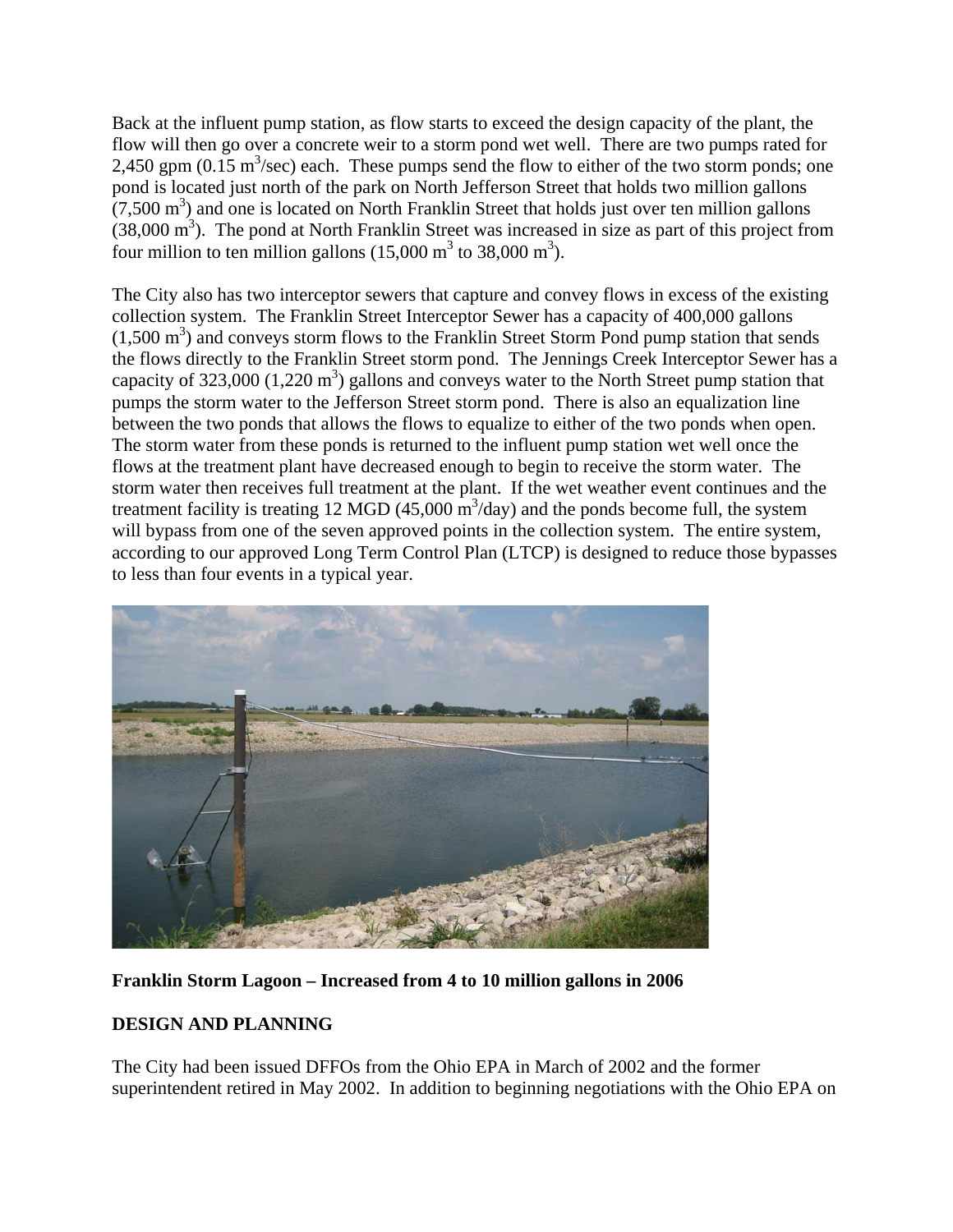the Findings and Orders, the city was in the middle of negotiating a consent decree with one of their significant industrial users, Orval Kent / Chef Solutions. The first objective was to review the Findings and Orders and develop a game plan so that the treatment plant staff could get a handle on what was actually going on at the treatment plant, within the system with the industrial users and the pretreatment program and then assist the engineers and the city's environmental lawyer in responding to the Findings and Orders in a timely manner with the most up-to-date and valid information.

There were many issues facing Delphos and decisions needed to be made in order to begin laying out the plan for the future of wastewater treatment in Delphos. It was the job of the superintendent to help put forth the decisions and provide options and guidance to the city council and administration to assist them in ultimately deciding what the best options for Delphos were. The feedback from council members varied widely, to say the least. Several felt if the situation were simply ignored it would go away. Ultimately, after many hours of preparation, guidance and deliberations, city council agreed that the city ultimately needed to build a new treatment facility and while several were absolutely opposed, the majority ruled that the city would not make any of the industrial users install their own pretreatment equipment outside of what they already had and Delphos would size the plant to take the current loadings and plan for a small amount of growth for the future.

While Poggemeyer Design Group (PDG) had assisted in the planning phase of the project, the City advertised a Request for Qualifications (RFQ) and a new engineer (Floyd Browne Group and CT Consultants) was hired for the design phase of the wastewater project. It was imperative to have them review and concur with the concepts that had been presented to the Ohio EPA in the Wastewater Compliance Plan that was developed by PDG. This submittal was a facility plan combined with a Long Term Control Plan which was required as part of our DFFOs and NPDES Permit. The concept was to design a plant with a peak design flow that could handle the average daily flows as well as the storm flows for the city and bring Delphos into compliance with the required less than four CSO events per year. In the original plan prepared by Poggemeyer it was suggested that the city needed a facility capable of treating 19 MGD (72,000 m<sup>3</sup>/day) for peak wet weather. WWTP staff worked with Floyd Browne and CT Consultants, the city's new engineers, to develop a tabletop model of the collection system and it was determined that the city needed a facility capable of treating 12 MGD (45,425  $\text{m}^3/\text{day}$ ) a day to get below the four combined sewer overflow (CSO) events per year. In the revised Compliance Plan as developed by Floyd Browne and CT, it was suggested that since the city did not have time to do a proper flow study, the facility would be built to treat 12 MGD  $(45,000 \text{ m}^3/\text{day})$  and that the city could add on to existing storm lagoons to capture an additional six million gallons  $(23,000 \text{ m}^3)$  in the future, if it was necessary.

In addition, the original Compliance Plan indicated that the city would be constructing an oxidation ditch type treatment system at the City's existing facility site. Upon review of the conditions and other types of treatment (predominately MBRs), city administration wanted the engineers to consider looking at MBRs as an option. There were concerns voiced by the wastewater department staff that since the oxidation ditch would have been designed with conventional loadings as the limiting factor that the city could be in trouble if the ditch was sized to handle all of the loadings from the industrial users. In addition, since the oxidation ditch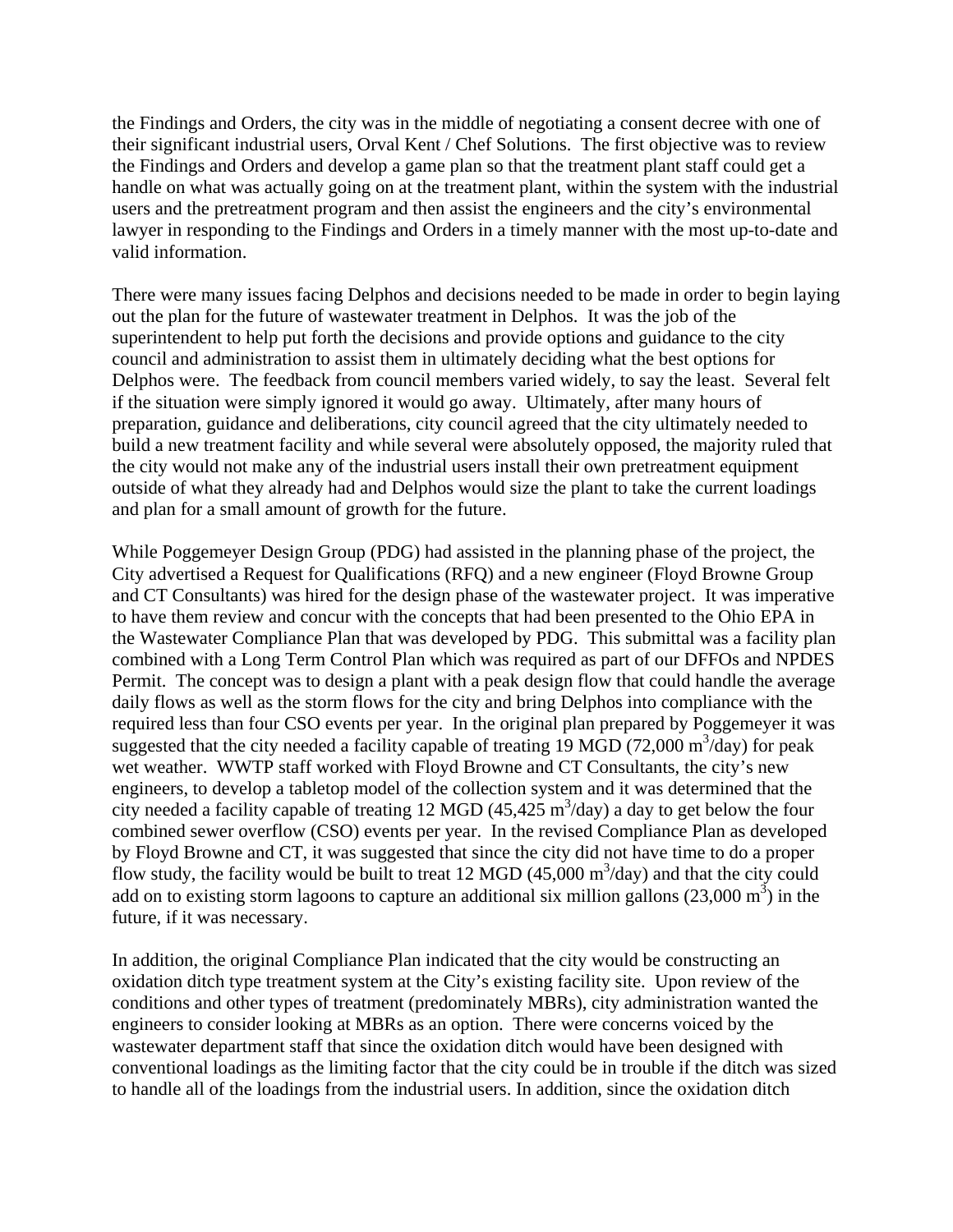process would have provide almost two-thirds of the load to the facility if the industries left or reduced their production, Delphos could have a facility that was difficult to operate if it was designed without the estimated loadings. Since MBRs are designed based on peak flow, they would be more easily adapted to lower loadings at the facility. In addition, the MBR system eliminated the need for clarifiers which had the potential to cause problems with solids during peak wet weather events.

A cost analysis of construction was completed for both types of treatment and the costs were within \$1,000,000 of each other; thus, MBRs looked like a viable option for the city. In addition, MBRs would provide the ability to treat to a lower effluent quality in terms of CBOD5 and TSS. This was important, as the TMDL study for the discharge stream was underway at the time of the new system design phase. The revised Wastewater Compliance Plan indicated that Delphos would construct a MBR system capable of treating a peak daily flow of 12 MGD (45,000 m<sup>3</sup>/day) and that the city would consider the installation of additional storm water capacity, if necessary, to get to less than four CSO events per year. In the end, the city agreed to install the additional storm pond capacity as part of the overall wastewater project and the Wastewater Compliance / Long Term Control Plan was approved by the OEPA in December of 2004. During this time, the city continued to negotiate with the OEPA over the Findings and Orders that were finalized in 2004.

The City worked with DEFA to secure the loan for the project that was estimated to cost \$29 million. The bids for the project came in at \$31,890,000, and it was determined after working with the auditor, that the city would have to raise sewer rates 15% a year for four years beginning in February 2005 and ending in February 2008. The current sewer rate is \$68.78 for the first 1,000 cubic feet/quarter (30  $\text{m}^3$ /quarter) of wastewater and \$6.87 for each additional 100 cubic feet of wastewater per quarter  $(3 \text{ m}^3/\text{quarter})$ . This reflects just slightly over a 100% increase from the rates in 2004. Prior to that, the sewer rates had not been raised more than the consumer price index (CPI) increase each year for the past 15 years.

While for reasons mentioned above, the city was leaning toward the MBR process to treatment wastewater, we had the design engineer prepare a site layout and construction cost for the MBR and oxidation ditch processes. The costs were very comparable; however, the foot print was not. The MBR system took up approximately 60% of the new 14-acre site, (5.7 HA) while the oxidation ditch process required 90% of the same site. This, along with the release of the draft TMDL study for Jennings Creek and the Auglaize River Watershed, swayed the city administration to ultimately agree that the MBR process was going to be the best option for Delphos.

During the initial design phase, the city traveled extensively in Ohio, Indiana and Illinois looking at solids handling equipment and pumps, in addition to traveling to Georgia to visit several Enviroquip / Kubota MBR facilities. While no site visits were made to Zenon facilities, the design team and city administration met with Zenon representatives regarding their membrane system. We accepted proposals for both membrane systems and the engineers developed a 20 year cost analysis for each system. In the end, Kubota was the chosen MBR manufacturer for the project.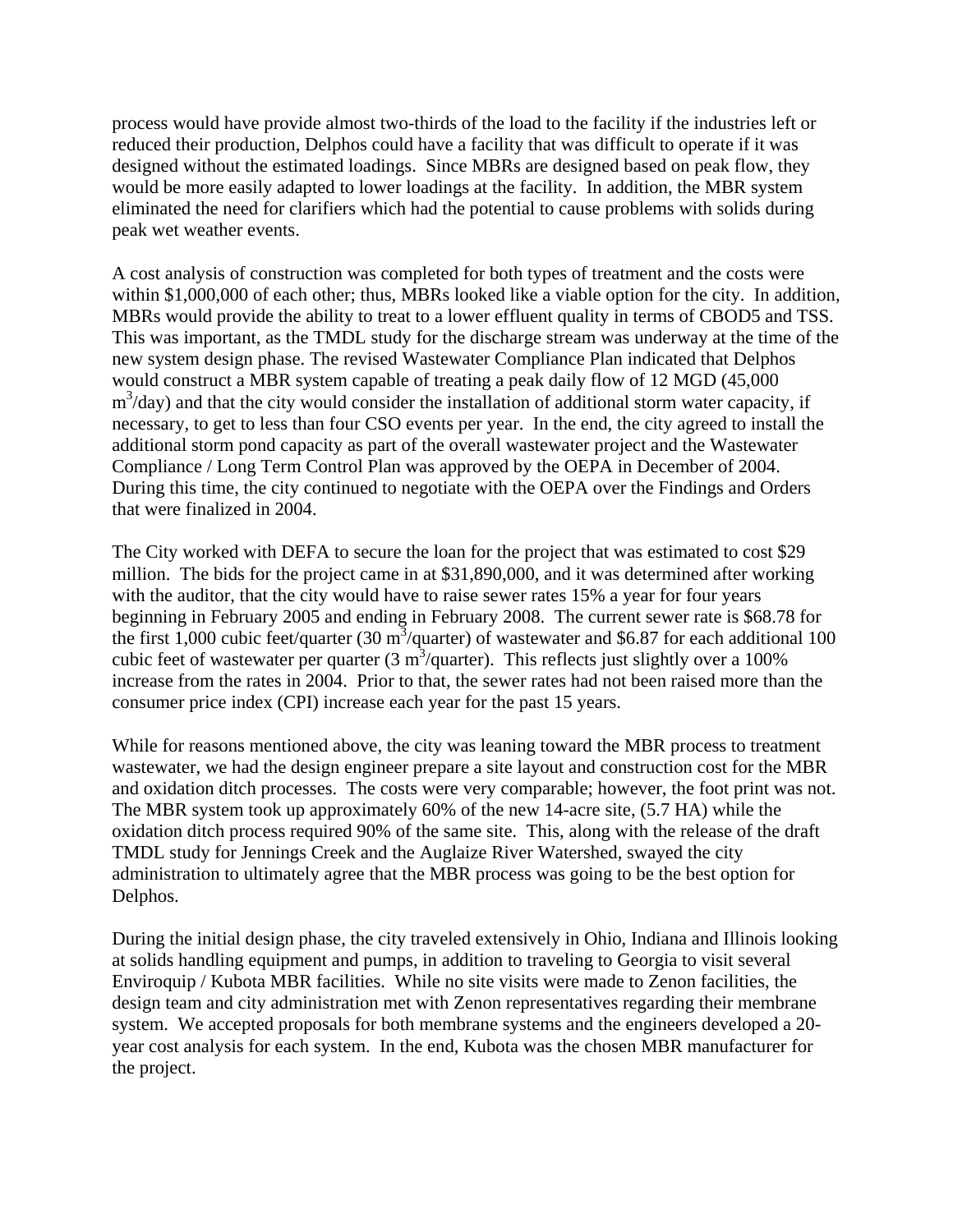For the solids handling portion of the plant, it was decided to look at technologies capable of meeting Class A requirements without the use of lime or lime products. Due to the fact that the old facility was plagued with odor complaints, city council was extremely concerned with odor issues associated with the new facility. After attending a presentation on Thermal Process Systems' ThermAer 2<sup>nd</sup> Generation ATAD system, wastewater facility administration discussed this system as an option with the design engineer. The City staff decided to make several visits to existing facilities to ensure that this system met all of the city's criteria; little to no odor generation, and produce a small volume of biosolids which met Class A requirements. Site visits were also made to several RDP Class A En-Vessel Pasteurization facilities. However, since the process uses lime (that is difficult to handle) and some odors were observed at the toured facilities, this process was ruled out. Ultimately, Delphos chose to specify the Thermal Process Systems (TPS) ThermAer ATAD as the solids treatment system for the new facility. This system was chosen for design specifically for its ability to meet Class A criteria, its record of achieving at least 50% total solids reduction and 60 to 80% volatile solids reduction, and its lack of odor generation due to the integral 2-stage ammonia scrubber/biofilter odor treatment system.

The new Delphos Wastewater Treatment Plant (WWTP) project was estimated to cost \$29 million dollars. The bids came in for the project at \$31,890,000. The final cost of the project was just slightly over \$30 million. The design took less than six months as was required by the Ohio EPA Director's Final Findings and Orders. All things considered, the planning and design phase went amazingly well considering it was a sharp learning curve and there was a very tight timeline dictated by the DFFOs.

With regard to staffing, there were minimal changes made during the course of this project. Initially at the old facility, there were four permanent positions: a superintendent and three operators. During the planning phase of the project, one of those operators was promoted to pretreatment operator which was a newly created position that would be trained on all laboratory work that was recently brought back in-house and assist the superintendent with the pretreatment program and all that it entailed. This created a vacant operator position which was shortly filled bringing the staff to 5 persons for the department: a superintendent, the pretreatment operator and 3 facility operators. Then during construction, it was determined that an additional staff person would be needed due to the amount of maintenance that would be required at the new facility with the increased number of pumps and associated equipment with the MBR system. In the end, the pretreatment operator was promoted to assistant superintendent and the pretreatment operator's job description was incorporated into that of the assistant superintendent minus the laboratory work and an additional operator was hired into the department. Thus, after a three year transition, the final staff count at the time of start-up included a superintendent, an assistant superintendent and four facility operators for a total of six staff members.

#### **DETAILED ATAD START-UP AND OPERATIONS**

The City of Delphos utilizes Autothermal Thermophilic Aerobic Digestion or a ThermAer ATAD system supplied by Thermal Process Systems, Inc. for solids treatment. As noted previously in design and planning, this system was chosen for its ability to provide a significant volume reduction and a stable Class A or EQ biosolids material that is effectively odor and pathogen free. While the Delphos facility is a newly constructed state-of-the-art facility, the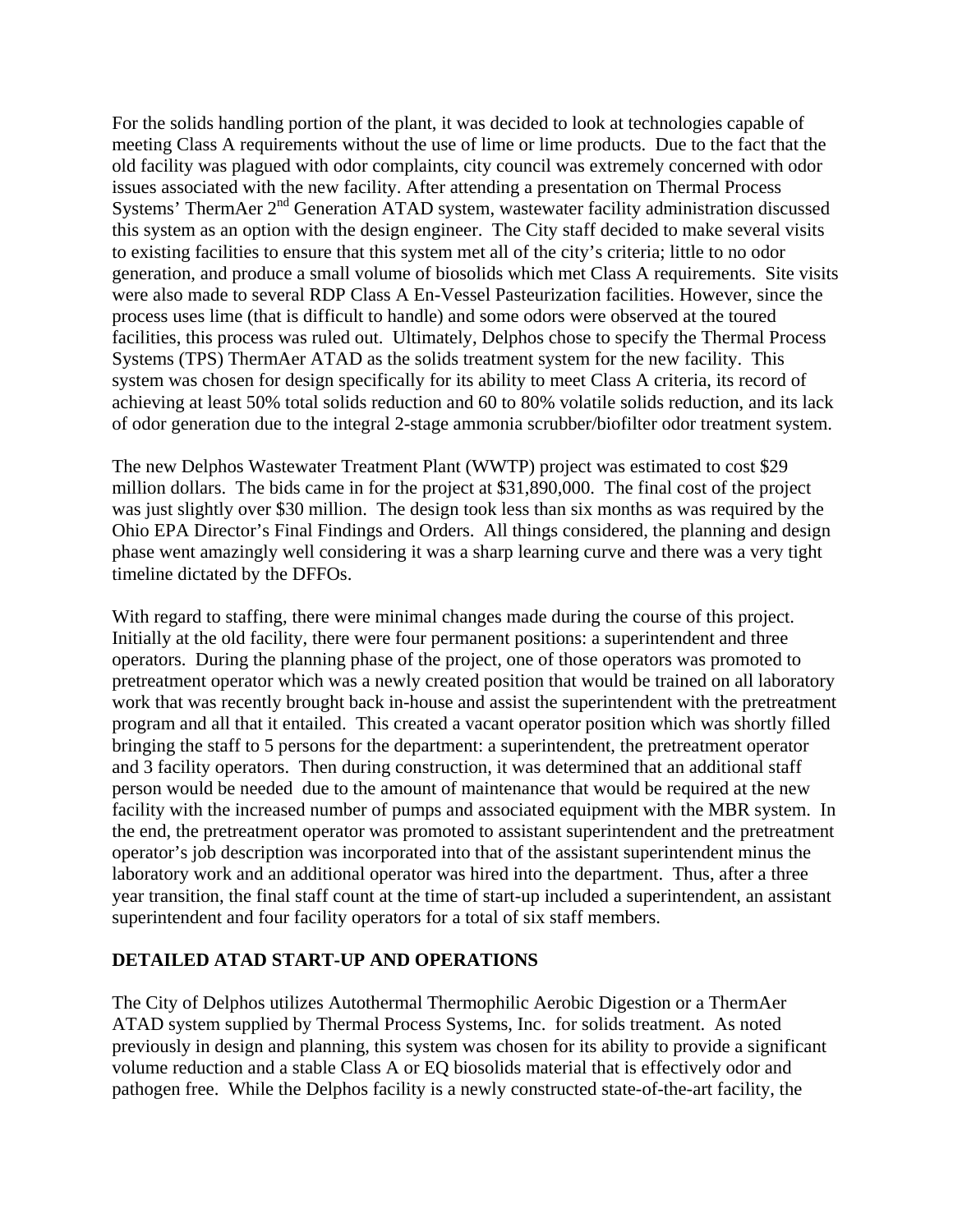ThermAer system can also be easily utilized during a retrofit upgrade of an existing wastewater treatment facility when tankage is available and reduce the overall process footprint compared to conventional aerobic and anaerobic process that produce a Class B biosolids product. This reduction in new footprint or ability to increase capacity without adding tankage is achieved through the accelerated digestion that occurs in thermophilic reactors.

Specifically at the Delphos facility, waste activated sludge (WAS) can be pumped from the MBT (train 5) or directly from the RAS channel at the MBR system by either one of two 40 HP (30 KW) Moyno progressive cavity pumps located in the MBR basement. The WAS can be pumped directly into the ATAD reactors when utilizing the MBT, or to one of the two 2-meter Ashbrook combination gravity belt thickener/belt filter press units (GBT/BFP) located in the solids thickening building when wasting directly from the RAS channel. Polymer is utilized to produce a thickened WAS (TWAS) of approximately 3 to 6 percent solids with the gravity belt thickener. TWAS is pumped from the thickened solids hopper via one of two 20 HP (15 KW) Moyno progressive cavity pumps to one of the two ATAD reactor tanks. This portion of the system is operated at a design 12 day hydraulic retention time (HRT) and in the case of Delphos, is a batch process (feeding one reactor while isolating the other). The ThermAer system can also be run in a continuously fed operation mode depending on the preferences of the facility operation staff and design engineers and the level of automation provided.

From the ATAD reactors, the digested biosolids are pumped to the ATAD storage tank (storage nitrification denitrification reactor or SNDR tank). The addition of this tank to the system is important as it provides a method of biosolids cooling to reduce potential odor generation and BFP polymer consumption and reduces the ammonia concentration in the BFP filtrate that also reduces the aeration demands of the liquid treatment processes. From here, the biosolids are again pumped via another set of two 20 HP (15 KW) Moyno pumps located in the ATAD basement to the BFP units for dewatering. Polymer and alum are added and mixed into the biosolids prior to dewatering to promote phosphorus precipitation and coagulation. Dewatered biosolids fall onto a conveyor belt on the opposite end of the unit from the biosolids hopper and are conveyed through a wall into the biosolids storage building. Biosolids are stored in the biosolids storage building prior to utilization in fields by local farmers or in gardens by home owners. The end product is a Class A biosolids and meets all state and federal 503 biosolids regulations.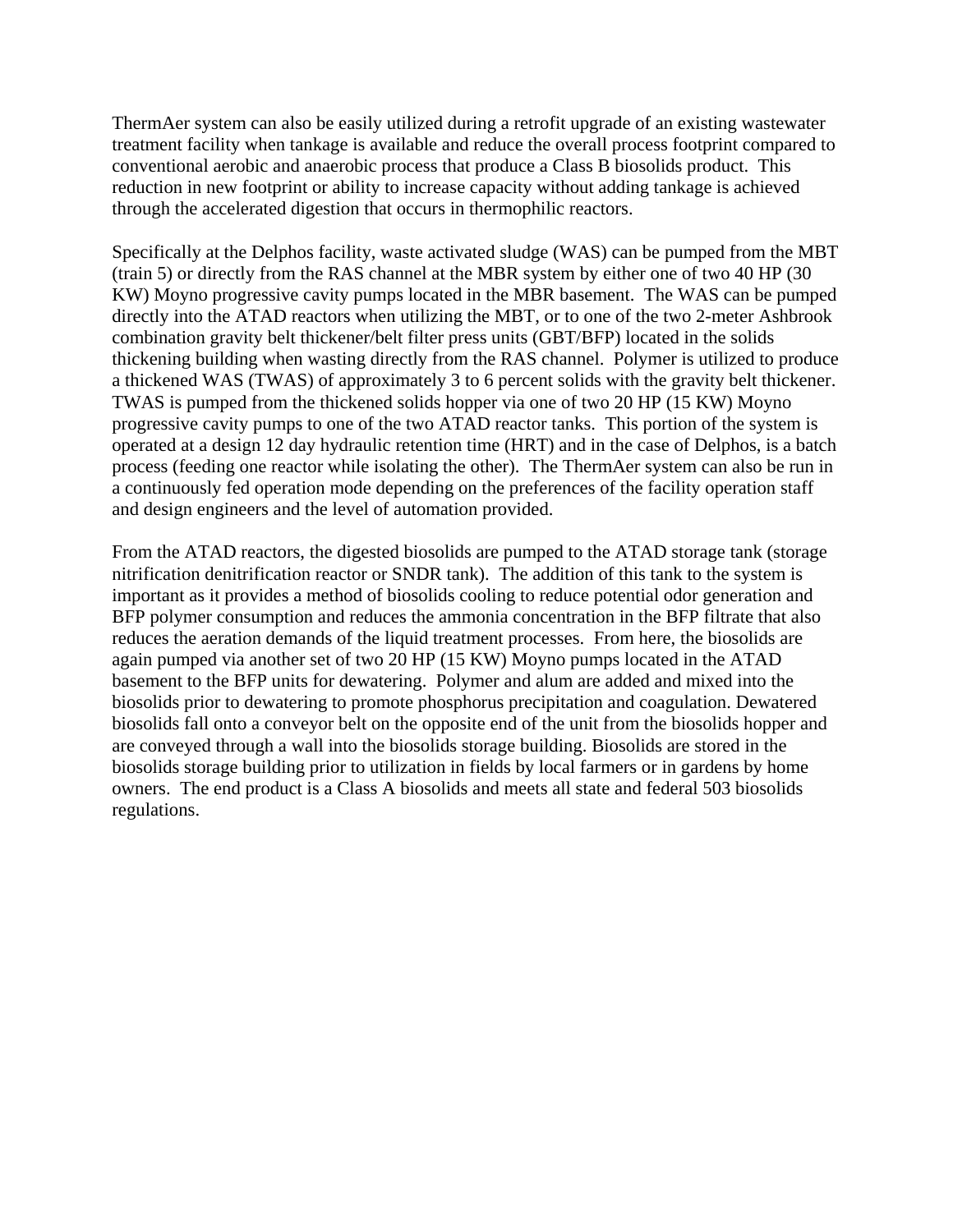

**ThermAer jet and foam pumps with heat exchanger in the far right** 

During the normal operations of the gravity belt thickener, the units are operated at approximately 150 gpm (0.009 m<sup>3</sup>/sec) or 9,000 gallons per hour (gph)  $(34 \text{ m}^3/\text{hr})$ . This operation utilizes just slightly over 1 gph  $(0.004 \text{ m}^3/\text{h})$  of polymer. The thickened WAS is approximately  $4 - 6\%$  solids prior to being fed into the ATAD reactors. When the unit is being utilized for pressing, the system is typically operated at 115 gpm  $(0.007 \text{ m}^3/\text{sec})$  or approximately 6,800 gph (25.7 m<sup>3</sup>/hr). When pressing approximately 3 gph (0.01 m<sup>3</sup>/hr) of polymer and 46 gph  $(0.174 \text{ m}^3/\text{hr})$  of alum are utilized. The pressed product is approximately 25 -28% solids and is discharged from the conveyor system into the storage building. The system produces approximately  $30 - 40$  tons per month of biosolids for a total of 400 to 450 ton per year. The polymer and alum costs are approximately \$75,000 per year.

The ATAD system was designed to treat 8,700 pounds (4,000 kg) of dry solids daily. Each ATAD reactor holds approximately 162,000 gallons  $(613 \text{ m}^3)$  and the SNDR tank holds approximately 360,000 gallons  $(1,360 \text{ m}^3)$ . The design feed rate to the ATAD reactors is approximately 120 gpm  $(0.007 \text{ m}^3/\text{s})$  at a solids concentration of 4 – 6% solids. Each reactor is equipped with a Sulzer recycle pump rated for  $6,000$  gpm  $(0.379 \text{ m}^3/\text{sec})$  and a Sulzer foam transfer pump rated for  $1,500$  gpm (0.095 m<sup>3</sup>/sec). The SNDR tank is equipped with a Sulzer recycle pump rated for  $4,026$  gpm  $(0.254 \text{ m}^3/\text{sec})$ . The design and current operational solids retention time is approximately 12 days which resulted in constructing much smaller tanks than many other options.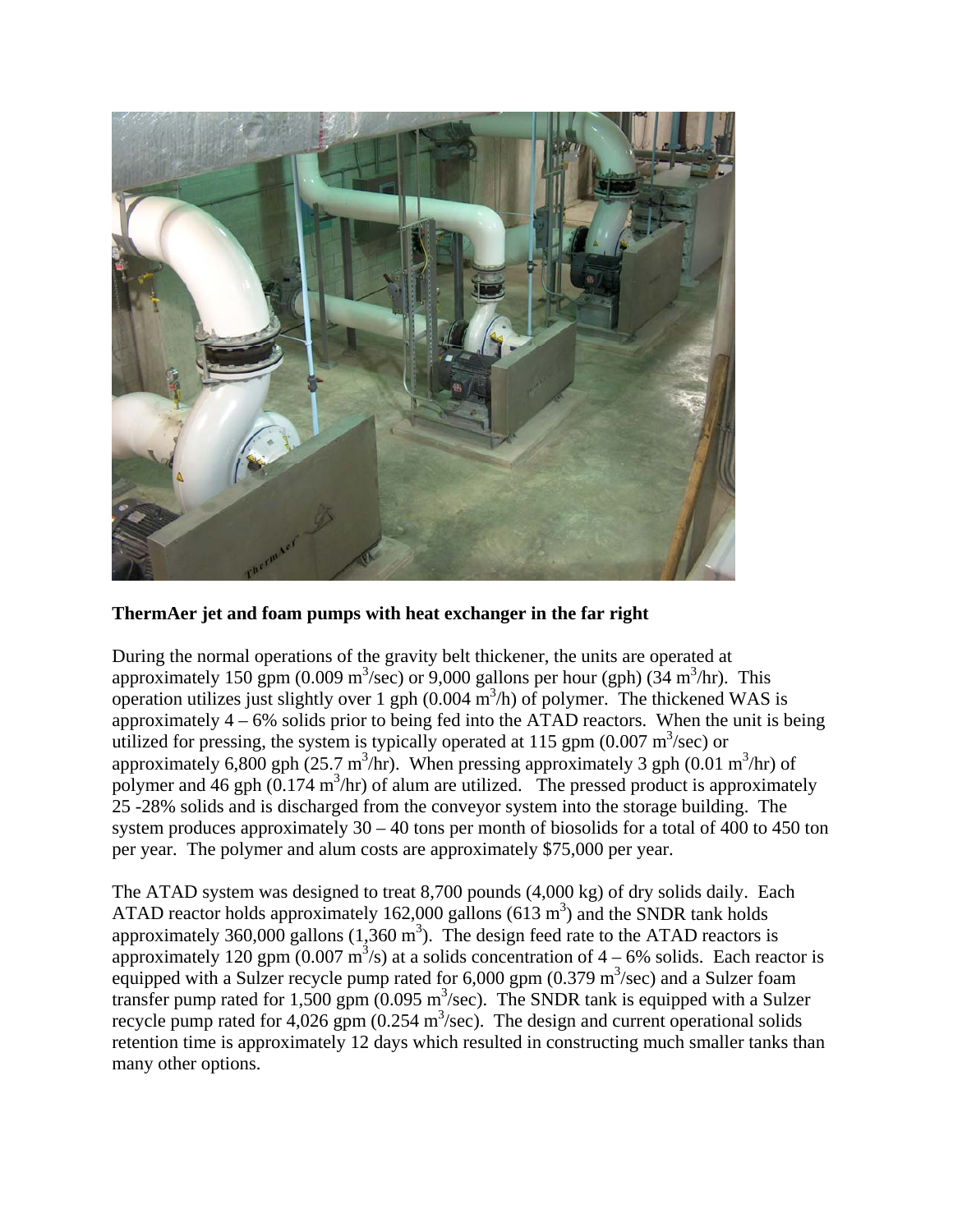This digestion process has three basic steps: waste, feed, react. At the Delphos facility, the process is operated five days per week. In the morning, digested biosolids that have met the time and temperature criteria are wasted to obtain the optimal liquid depth and HRT. Once wasting is complete, the tank is then in "feed mode." Under current normal operating conditions, thickened biosolids are introduced to the fully enclosed reactor tanks. These tanks are operated in parallel. During start-up, these tanks were operated in series due to questions that arose during construction regarding the volatile solids content of the MBR solids and whether the volatile solids content would be high enough to bring the reactors up to a proper operating temperature. The reactors achieved an operating temperature of 150 degrees Fahrenheit (F) (65.6 degrees Celsius (C)) within two weeks of start-up and within 4 weeks, the temperature of reactor 2 was at 178 degrees F (81.1 C). At that time, the operations were switched to a parallel operation as originally designed and have remained on the parallel mode. The average operating temperature range of the two reactor tanks is now  $140 - 155$  degrees F (60 – 68.3 C).

When the tanks are being fed, the operating temperature of the tank begins to drop. Once the feed cycle ends and react mode begins, the temperature begins to rise as the thermophilic process destroys the solids. Air is continuously added to the process by 30 HP (25 KW) positive displacement blowers through a jet aeration header system. The blowers are variable frequency drive (VFD) driven and ramp up or down during treatment based on the ORP (oxidation reduction potential) in the reactor. This assists in the efficiency of the system, but also has another important role - the ability to vary the liquid flow and the air flow independently also aids in controlling the operating temperature of the reactor. This has been shown to be a cost effective operating method while still providing optimum digestion and metabolic conversion.



**Four ThermAer ATAD blowers, 3 duty blowers with 1 stand-by**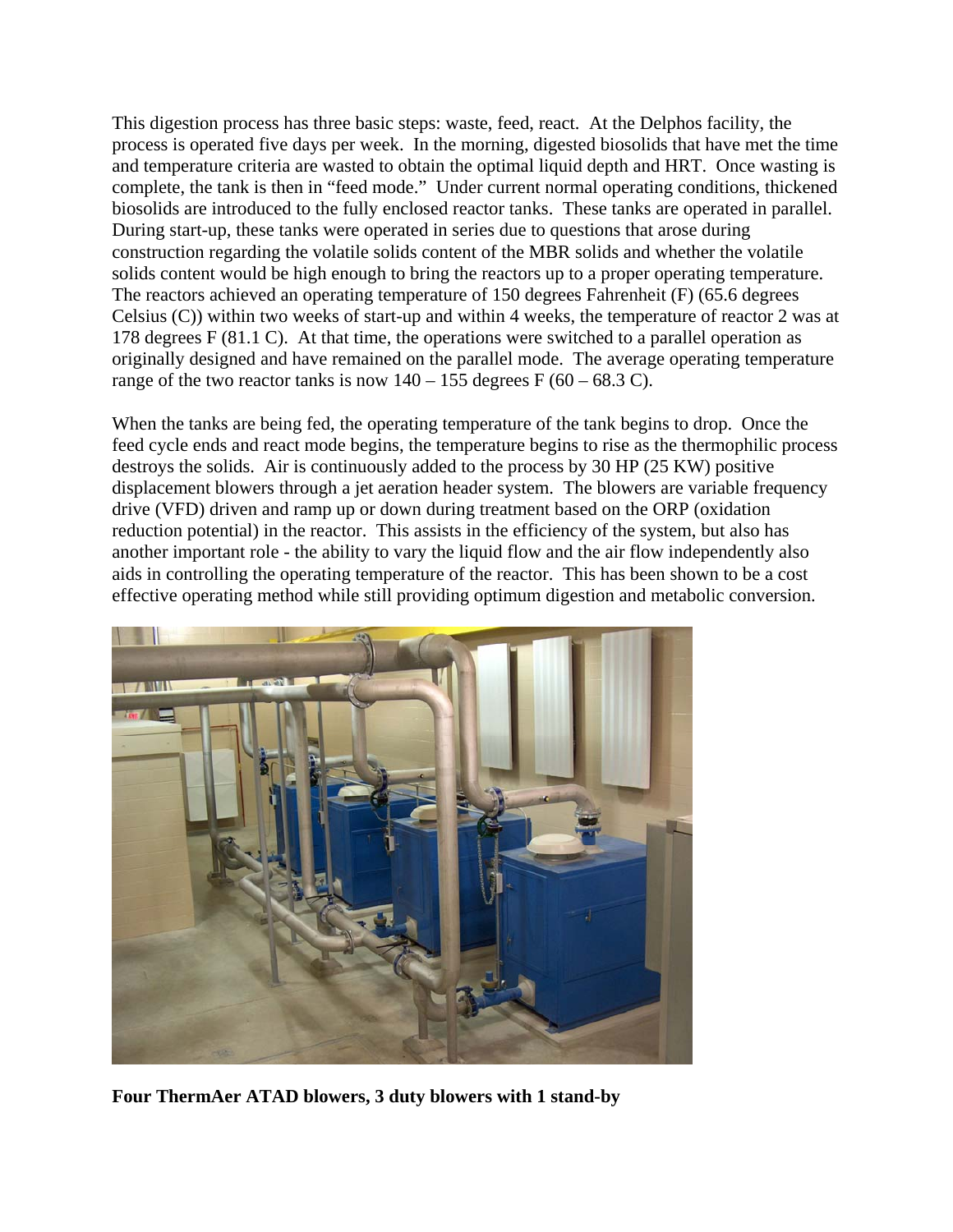During the feed cycle, the oxygen demand increases. As oxygen demand increases, the ORP decreases, and the blower speeds up. The aeration system is designed and programmed with a maximum and minimum setting. The purpose of the maximum setting is to limit the drop in ORP as well as to limit the amount of time that the ORP remains low. By optimizing the ability of the blower to adjust to these maximum and minimum setpoints, the aerobic digestion efficiency is maximized and the odor potential and electrical costs are minimized. Please note the data in the inserted graph of operations at the Delphos facility. The decline in the blue line (ORP) denotes a feed cycle. The corresponding increase in the black line denotes an increase in the blower speed to provide the necessary oxygen.



The ThermAer ATAD system is also equipped with a foam control mechanism. The foam recycle pump and Foam SplashCone<sup>TM</sup> controls the thickness of the foam layer which acts as an insulation blanket in the reactor. The Delphos tanks are approximately 23 feet deep, so the foam blanket control is set for 22 feet above the tank floor to allow for four feet of foam at the design liquid operating depth of 18 feet and to eliminate the possibility of foam coming out of the top of the tank. The foam recycle pump allows for the foam to be mixed with a recycle stream, and then returned to the tank via spray nozzles that control the foam depth of the tank. The system is operated based on the foam radar transmitter located at the top of the reactor and the foam recycle pump is also utilized to transfer or waste the digested liquid to the SNDR tank.

Biosolids are also recirculated through the jet aeration system to mix the air with the recycled solids and enhance the oxygen transfer rate within the system. From the reactor, biosolids are pumped through a heat exchanger with a maximum flow of 200 gpm  $(0.013 \text{ m}^3/\text{sec})$ , which provides for biosolids cooling, and then into the SNDR tank. While in the SNDR tank, the biosolids are furthered cooled via the heat exchanger to approximately 95 degrees F (35 C); thus,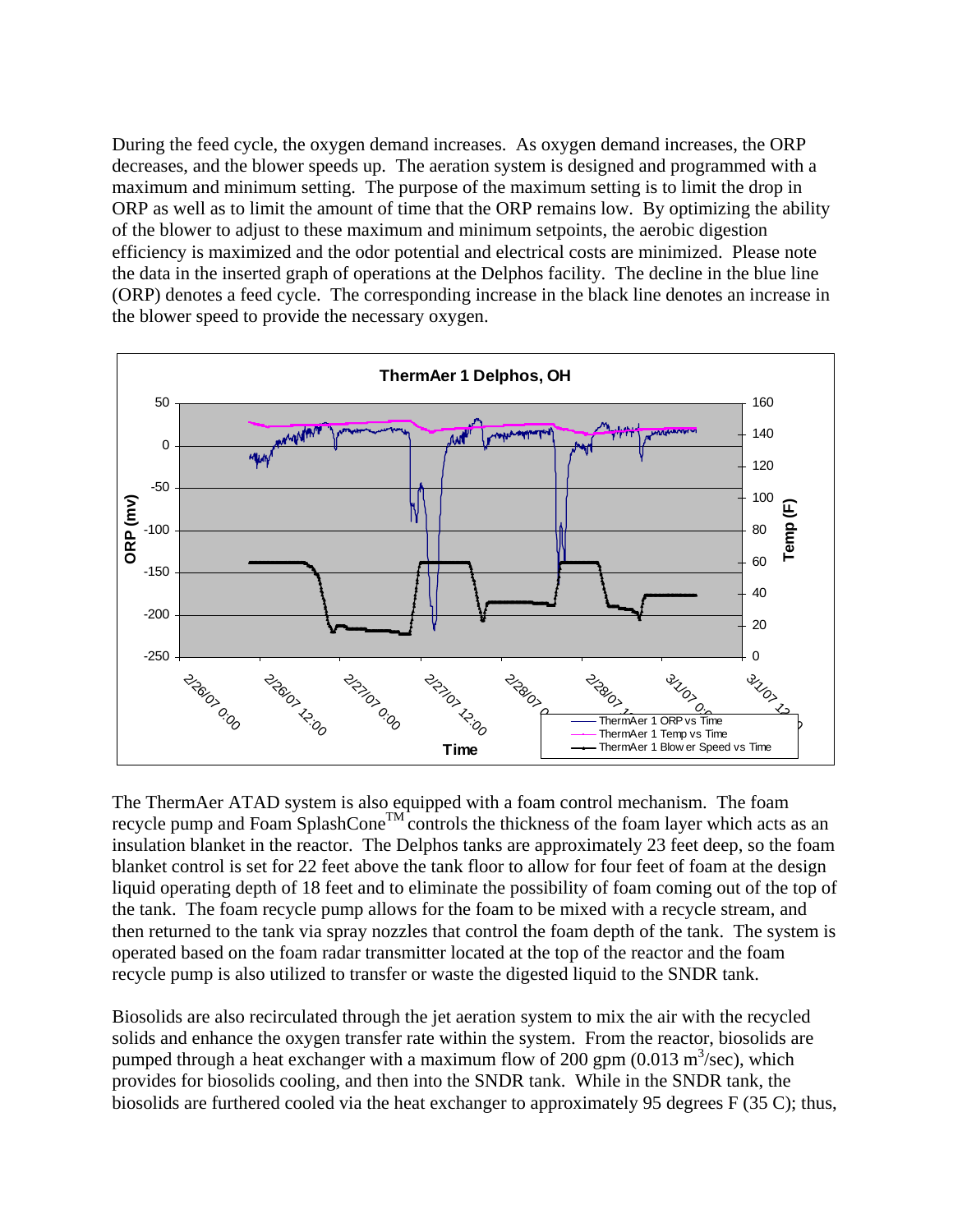the temperatures drop from a thermophilic range to a mesophilic range. The cooling of the biosolids is important for odor control (re-uptake of the ammonia via the nitrification denitrification process) and acceptable solids dewatering. The greater than 50% TS destruction in the process had a significant impact on the project economics and was a major factor in the ultimate decision to utilize the TPS ThermAer ATAD system at Delphos.

A two-stage odor control system was also provided as part of this project. Off gas from the SNDR is also treated with a cooling/ammonia water scrubber to decrease the air temperature to assure mesophilic temperature conditions for the biofilter which is the second stage in the odor control system. In addition, the cooling/ammonia scrubber functions to remove a high percentage of any ammonia that may be contained in the off-gas. The ammonia is stripped from the system and removed in the water which is then returned back to the head of the plant via a plant drain system. The remaining off-gas, typically no higher in concentration than 300 ppm ammonia is then sent to the biofilter. The biofilter airflow distribution, temperature, humidity and pH are controlled by controlling various setpoints such as influent velocity, ammonia scrubber saturation and air temperature, and the washing of the media periodically with plant effluent water.

Under current operating conditions, the reactors meet time and temperature requirements in a matter of minutes to hours; however, the biosolids are not transferred out of the reactor and into the SNDR tank until the next day or approximately 24 hours later to provide mixing of the entire tanks contents. The average percent total solids destruction across the system is currently 53 – 60 percent and the average VS destruction across the system is approximately  $65 - 75$  percent (depending on how much industrial dissolved air floatation (DAF) skimmings the facility takes directly into the system from one of the industrial users). The more industrial flow, the higher percent TS and VS destruction Delphos experiences across the ATAD system. The biosolids are tested for fecal coliform utilizing the MPN method and metal requirements before being made available for land application. Metals have never been an issue for the community and have never affected the beneficial use of our biosolids product at either facility. The fecal coliform results for the ATAD biosolids product are typically non-detect or less than 10 MPN per gram of dry solids. The solids concentration of the dewatered biosolids product is typically in the range of  $25 - 28%$ .